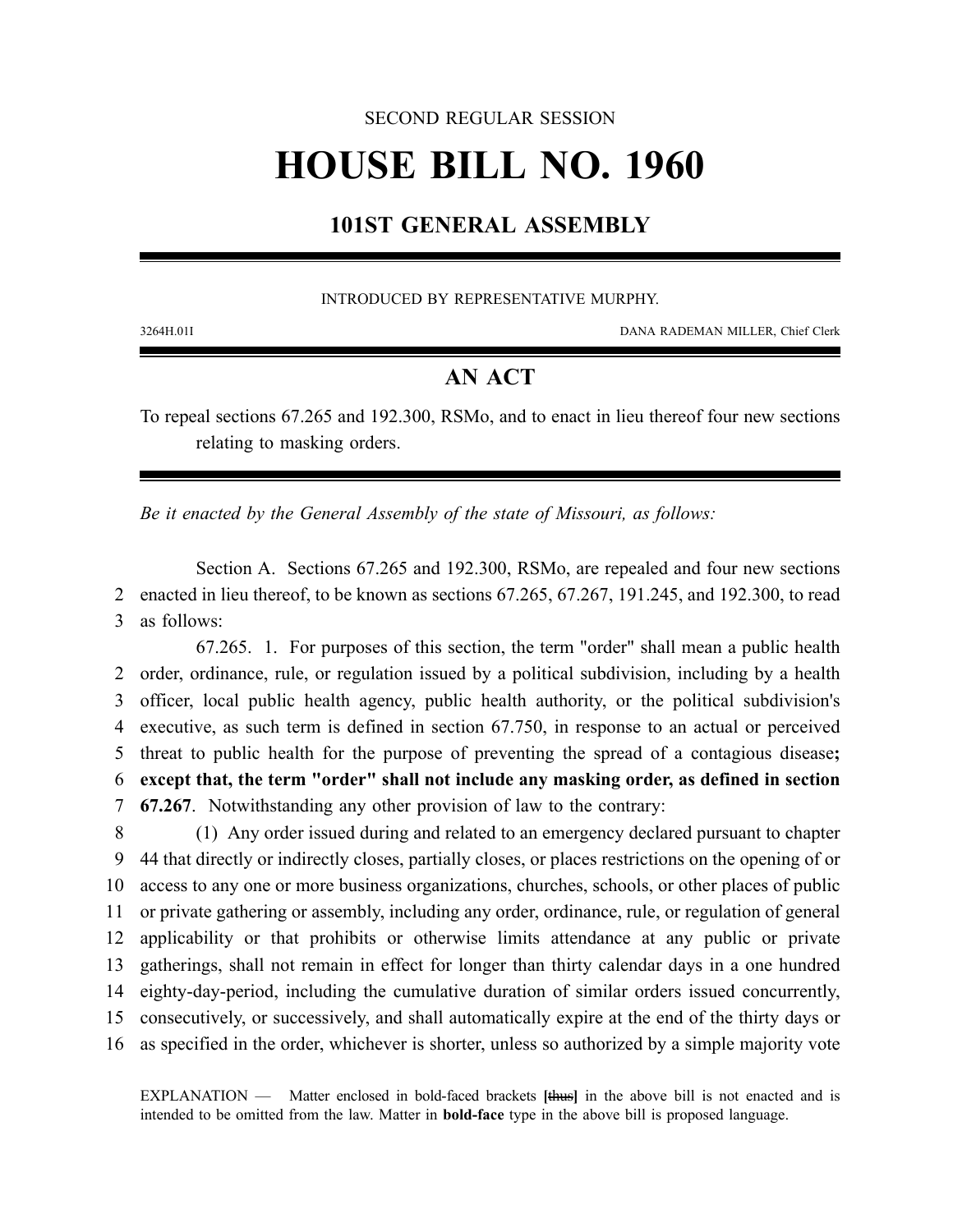of the political subdivision's governing body to extend such order or approve a similar order; provided that such extension or approval of similar orders shall not exceed thirty calendar days in duration and any order may be extended more than once; and

 (2) Any order of general applicability issued at a time other than an emergency declared pursuant to chapter 44 that directly or indirectly closes an entire classification of business organizations, churches, schools, or other places of public or private gathering or assembly shall not remain in effect for longer than twenty-one calendar days in a one hundred eighty-day-period, including the cumulative duration of similar orders issued concurrently, consecutively, or successively, and shall automatically expire at the end of the twenty-one days or as specified in the order, whichever is shorter, unless so authorized by a two-thirds majority vote of the political subdivision's governing body to extend such order or approve a similar order; provided that such extension or approval of similar orders may be extended more than once.

 2. The governing bodies of the political subdivisions issuing orders under this section shall at all times have the authority to terminate an order issued or extended under this section upon a simple majority vote of the body.

 3. In the case of local public health agencies created through an agreement by multiple counties under chapter 70, all of the participating counties' governing bodies shall be required to approve or terminate orders in accordance with the provisions of this section.

 4. Prior to or concurrent with the issuance or extension of any order under subdivisions (1) and (2) of subsection 1 of this section, the health officer, local public health agency, public health authority, or executive shall provide a report to the governing body containing information supporting the need for such order.

 5. No political subdivision of this state shall make or modify any orders that have the effect, directly or indirectly, of a prohibited order under this section.

 6. No rule or regulation issued by the department of health and senior services shall authorize a local health official, health officer, local public health agency, or public health authority to create or enforce any order, ordinance, rule, or regulation described in section 192.300 or this section that is inconsistent with the provisions of this section.

**67.267. 1. For purposes of this section, the following terms mean:**

 **(1) "Local governing body", any city council, county commission, board of aldermen, county council, township board, board of education, or county health center board established under chapter 205;**

 **(2) "Local government entity", any municipality, county, city, town, village, school district, county health center established under chapter 205, county health department, combined city and county health department or agency, multicounty health department or agency, or any other local public health authority or agency;**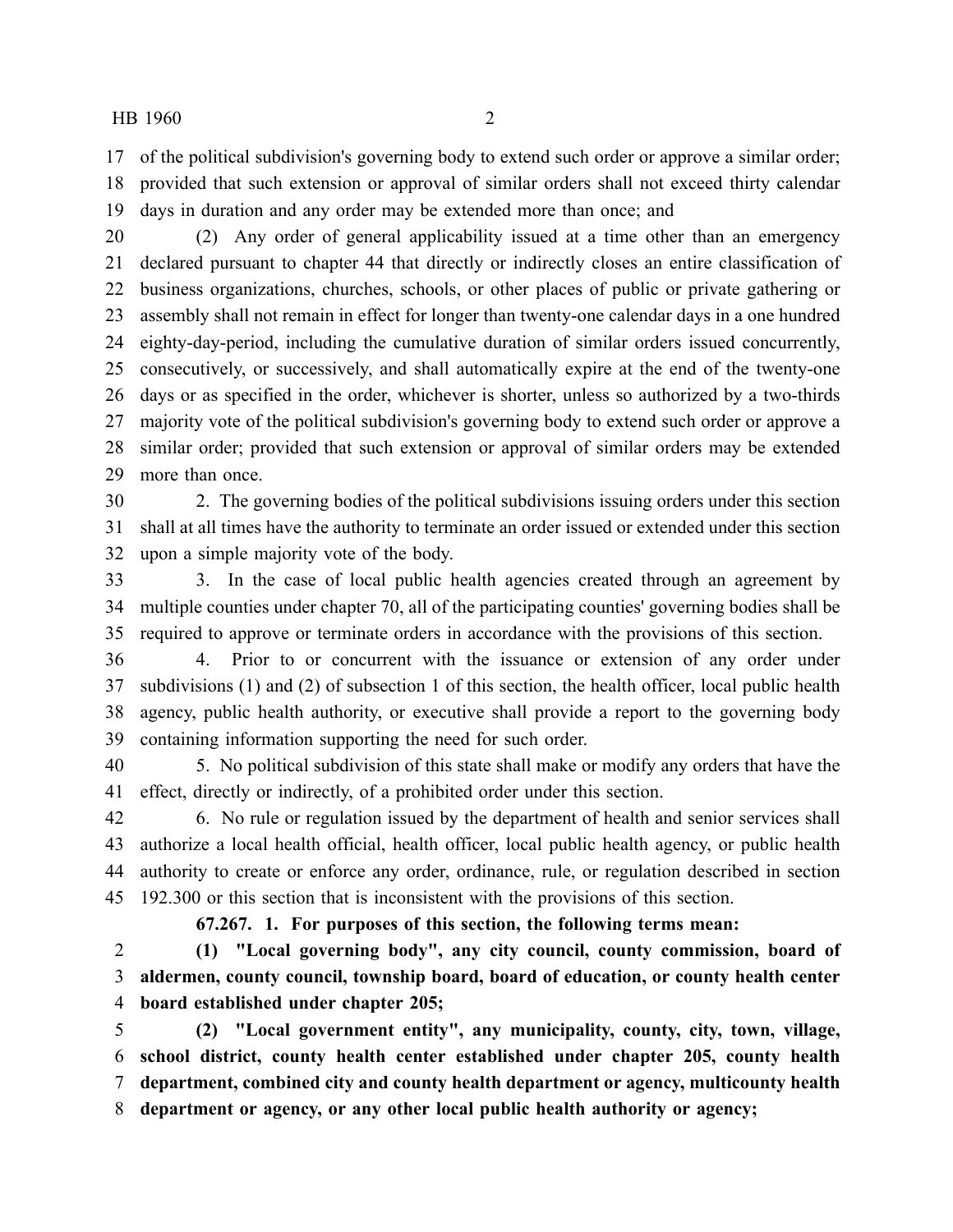**(3) "Local government official", any mayor, county executive, presiding commissioner, school superintendent, health officer, or any other official to whom a local governing body or local government entity has delegated the power to issue public health orders, ordinances, rules, or regulations;**

 **(4) "Masking order", a public health order, ordinance, rule, or regulation requiring the wearing of masks that is issued by a local government entity, local governing body, or local government official in response to an actual or perceived threat to public health for the purpose of preventing the spread of a contagious disease.**

**2. A masking order shall require individuals to wear:**

- **(1) An N95 mask;**
- **(2) An N99 mask;**
- **(3) An N100 mask;**
- **(4) A P95 mask;**
- **(5) A P100 mask;**
- **(6) An R95 mask; or**
- **(7) An R100 mask.**

 **3. A masking order shall not allow any mask other than the types of masks described in subsection 2 of this section to satisfy the mask-wearing requirement in the order.**

 **4. A masking order shall require any facility subject to the order to post at all the entrances to its facility instructions for proper fitting and placement of masks and for proper disposal of masks that are consistent with guidance from the Centers for Disease Control and Prevention.**

 **5. A masking order shall not require children under six years of age to wear masks.**

 **6. A masking order shall not exceed thirty calendar days in duration but may be renewed, with each renewal not to exceed thirty calendar days in duration. There shall be no limit to the number of times the masking order may be renewed.**

 **7. A masking order shall include a procedure by which individuals may obtain an exemption from the masking order for medical or religious reasons.**

 **8. A local government entity, local governing body, or local government official shall not issue a masking order that violates the provisions of section 191.245.**

 **9. Any local government entity or local governing body that issues a masking order or for which a masking order is issued by a local government official on its behalf shall ensure that masks described in subsection 2 of this section are made available for free to all individuals subject to the masking order.**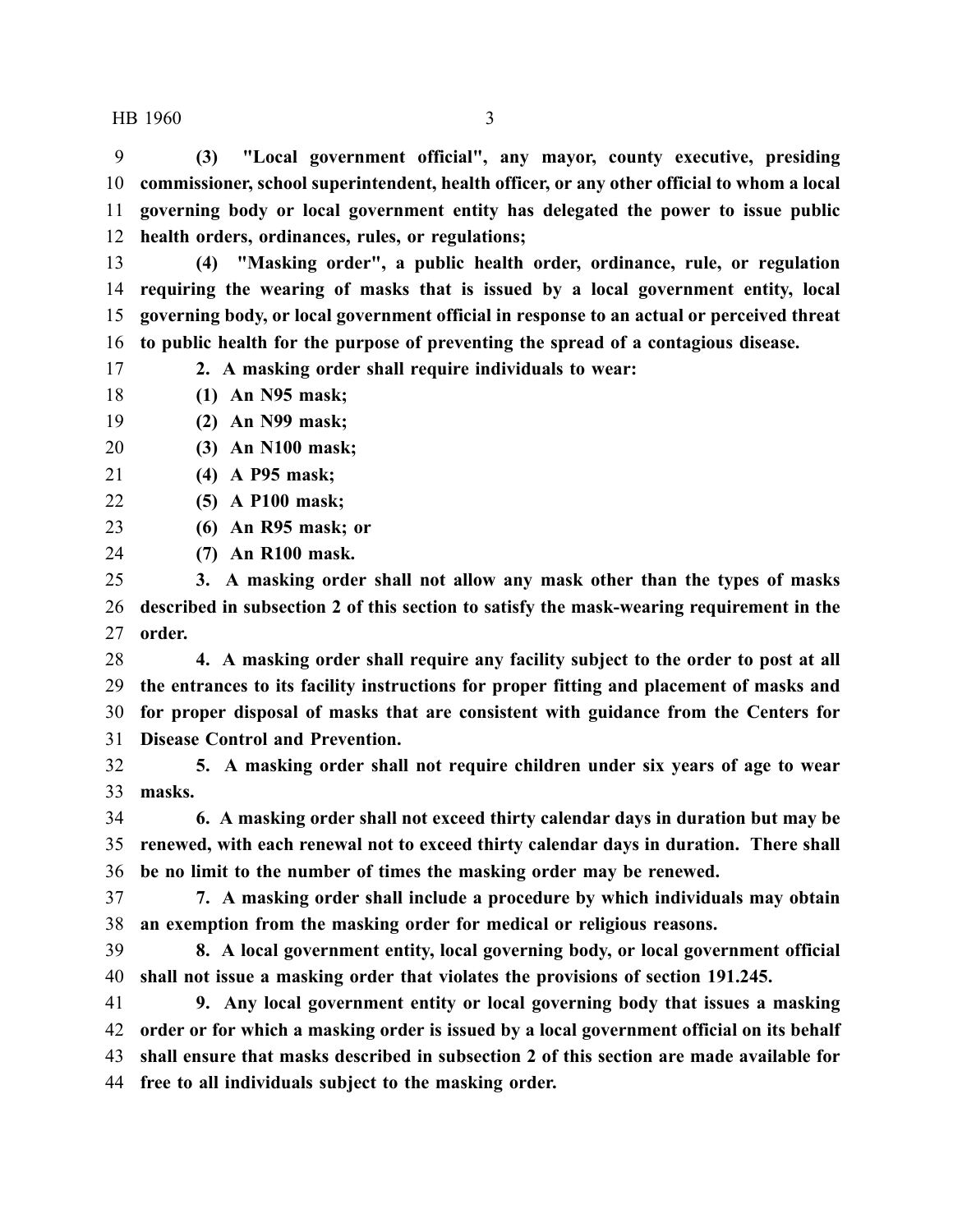**10. Notwithstanding sections 537.600 to 537.650 or any other provision of law, any local government entity or local governing body that issues a masking order or for which a masking order is issued by a local government official on its behalf shall assume all liability for any medical condition caused by the mask-wearing required in the order. 11. Any school district or charter school whose students are required to wear**

 **masks during school hours in accordance with a masking order shall offer a remote learning option to any student who does not wish to comply with the masking order.**

 **12. A masking order shall include recommendations on social distancing and handwashing.**

 **13. Nothing in this section shall be construed to alter or override any powers exercised by the governor or state government officials in an emergency, as defined in section 44.010.**

 **14. The provisions of any masking requirement issued by the governor or state government officials shall supersede any contradicting provisions of any masking order issued by a local government entity, local governing body, or local government official.**

**191.245. 1. For purposes of this section, the following terms mean:**

**(1) "Government building", a building owned or operated by a public entity;**

**(2) "Masking order":**

**(a) A masking order as defined in section 67.267; or**

 **(b) A public health order, rule, or regulation requiring the wearing of masks that is issued by an agency or instrumentality of the state government in response to an actual or perceived threat to public health for the purpose of preventing the spread of a contagious disease;**

 **(3) "Political subdivision", any municipality, school district, special district, local governmental body, county, city, town, or village;**

**(4) "Public area", an area that is open to the general public;**

**(5) "Public entity":**

**(a) Any agency or instrumentality of the state government; or**

**(b) Any political subdivision or agency or instrumentality thereof.**

**2. A masking order shall not apply to any public area in a government building**

 **unless the masking order is issued by the governor or state government officials in accordance with a state of emergency declared under chapter 44.**

192.300. 1. The county commissions and the county health center boards of the several counties may make and promulgate orders, ordinances, rules or regulations, respectively as will tend to enhance the public health and prevent the entrance of infectious, contagious, communicable or dangerous diseases into such county, but any orders, ordinances, rules or regulations shall not: